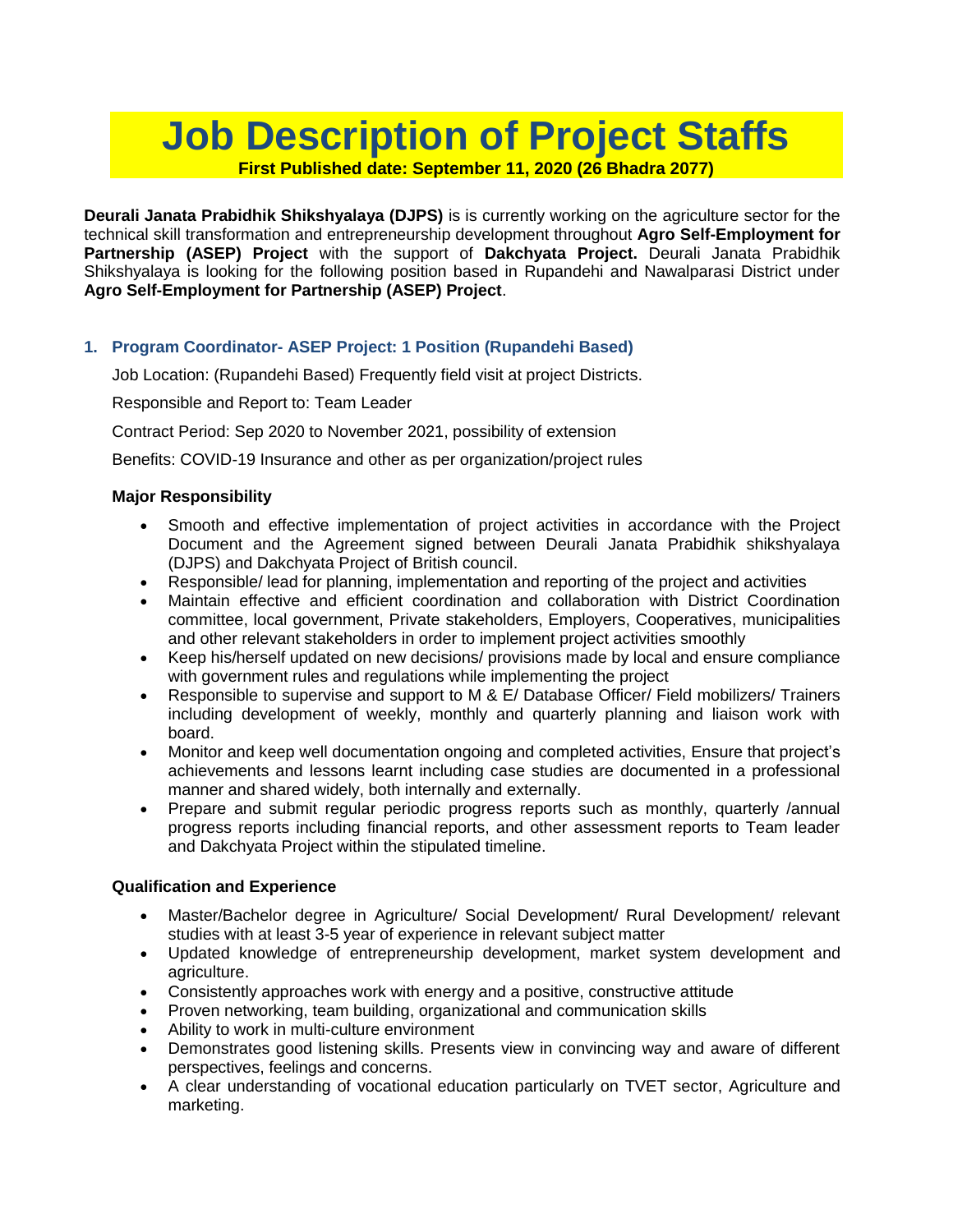- Good computer skills including proficiency in Microsoft Office Suite applications (Excel spreadsheets, word processing, and electronic mail along with data entry experience) as well as basic accounting software - Customized
- Experience of writing reports, good understanding of development sector of Nepal. Advance use of excel, word, power point and data analysis. Demonstrate flexibility and open mindedness. Cross cultural sensitivity and ability to interact well with diverse groups of people and multiple teams.
- Ability to speak and report writing skill in English is must.

#### **2. Administrative and Finance Officer — ASEP Project: 1 Position**

Job Location: (Rupandehi Based)

Responsible and Report to: Team Leader

Contract Period: Sep 2020 to November 2021, possibility of extension

Benefits: COVID-19 Insurance and other as per organization/project rules

#### **Major Responsibilities**

- Responsible for overall administrative and financial management, budget planning, implementation of organizational policies and procedures and day to day financial transaction of the program.
- Skill and Knowledge of preparing journal voucher, control ledger, Bank reconciliation and other related financial reports as per the provided formats of the donor
- She/he must maintain good written and verbal communication skill in English and Nepali; good skills on computer applications (Excel and other Financial Software), Preparation of auditing and must have sound knowledge of taxation
- Maintain the good working relationship with the vendors, bank, program colleagues and other related stakeholders for smooth handling of the project finance function.
- Timely coach community based groups and ensure the required documents are maintained in the community level financial transactions.
- Maintain, and analyze budgets, preparing periodic reports that compare budgeted costs to actual costs.
- Prepare Monthly Account reconciliations and Quarterly report electronically.

#### **Required qualifications and experience:**

- Master/Bachelor Degree in Business Study or Business Administration or humanities or education or equivalent with minimum of 3-5 years of experience in finance and administration section, preferably within I/NGO or NGO or Private Sector working environment.
- Working experiences with development/ TVET sector and practices in CIK (Cash and In-Kind Contribution) generation and calculation as well as accounting experiences of donor base funded activities and program will be given priority.
- Facilitation or coaching skill on financial management is expected to support the community level groups to strengthen their financial transaction skill.
- Good computer skills including proficiency in Microsoft Office Suite applications Excel spreadsheets, word processing, and electronic mail along with data entry experience as well as basic accounting software - Customized

#### **3 Monitoring, Evaluation and Database Officer — ASEP Project: 1 Position**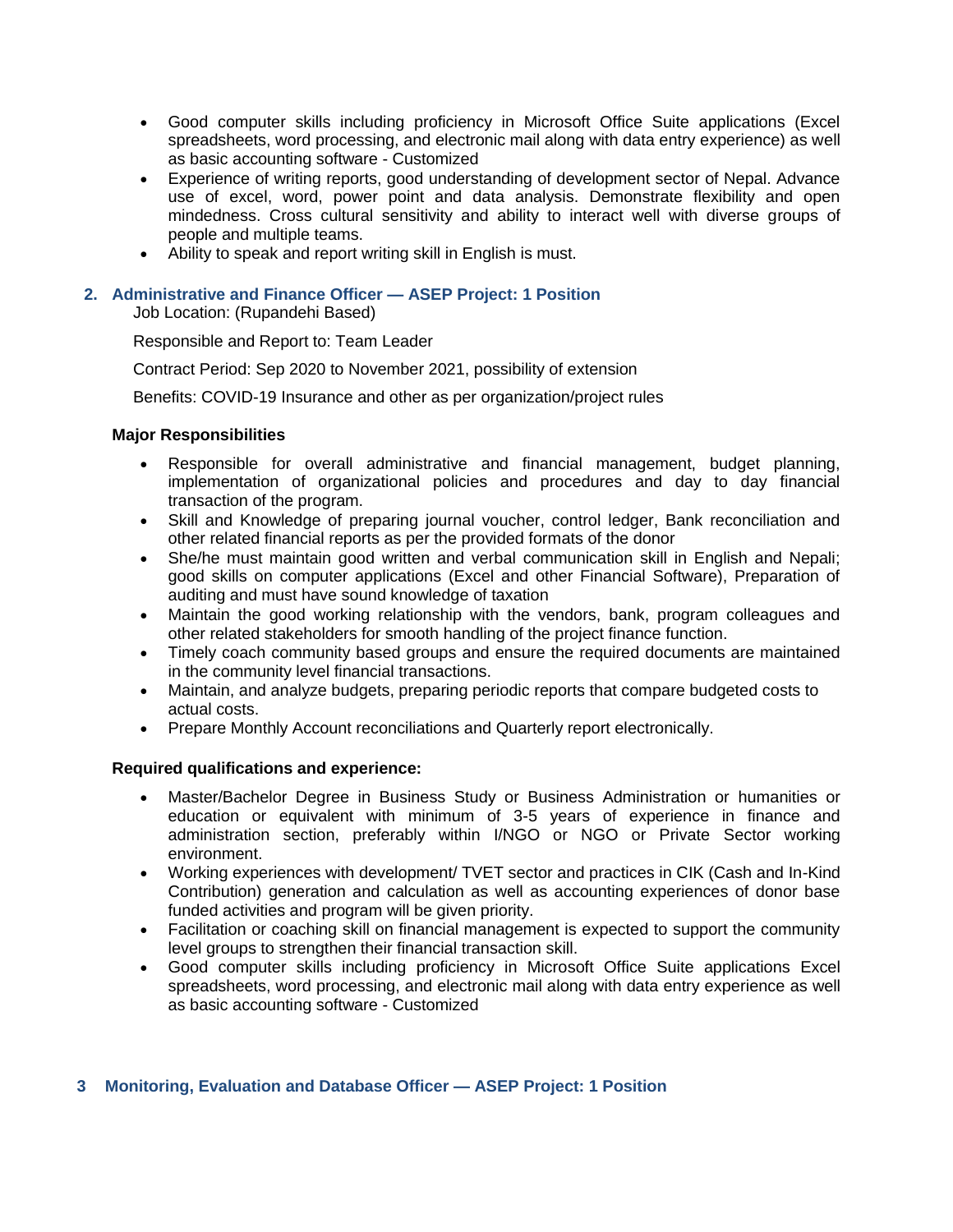Job Location: (Rupandehi Based) Frequently field visit in Project Districts

Responsible and Report to: Program Coordinator

Contract Period: Sep 2020 to November 2021, possibility of extension

Benefits: COVID-19 Insurance and other as per organization/project rules

#### **Major Responsibilities**

- Responsible for all data collection and collation for ASEP project under Deurali Janata Prabidhik Shikshyalaya in Kapilvastu, Rupandehi and Nawalparasi Districts
- Regular contact with field staff to monitor the collection of data and ensure accuracy and timeliness
- Contribute to prepare regular progress reports, Success story and Case study, presentations, and work plans.
- Ensure that the project maintains its strategic vision and that its activities result in the achievement of its intended outputs in a timely manner
- Responsible for overall M&E and learning needs of the project and will come up with findings based on real data to show performance of the projects
- Ensure information submitted by beneficiaries/ trainees by phone or email are entered promptly into the database
- Travel to training events to ensure the data collection process is coherent and follows the same methodology.
- Support the facilitating of capacity building and strengthening sessions of staff through training and coaching on Feedback and Complaint mechanism
- Provide the Program coordinator with up-dates on progress of data entry
- Ensure the regular, timely submission of projects' reports, providing accurate information and in the appropriate format from the staff
- Ensure all reporting requirements are met in a timely manner, both internal and external, by the concerned Program staff through tracking completion of monthly, quarterly, and annual reports, as required
- Provide technical support to ensure that the reports are high quality and evidence-base

#### **Required qualifications and experience:**

- At least Bachelor's/Diploma degree in Agriculture related subject
- Also sociology/ Management/Rural Development/Social work/Gender/Women studies/Human Rights or related field
- Minimum 6 Months computer package training in any government's register institution.
- At least 3-5 years of working experience in I/NGOs or TVET Private sector in a similar position
- Familiarly with MEAL
- Knowledge on both qualitative and quantitative research methods; study methodology, M&E techniques and tools, and application of computer software i.e. MS Excel, word processing , PowerPoint as well as basic Accounting Package (Customized) and experience using the statistical package.
- Keyboard use, Scanning, filing, pulling drawers,
- Knowledge of local accounting, taxation required
- Work in a team-oriented environment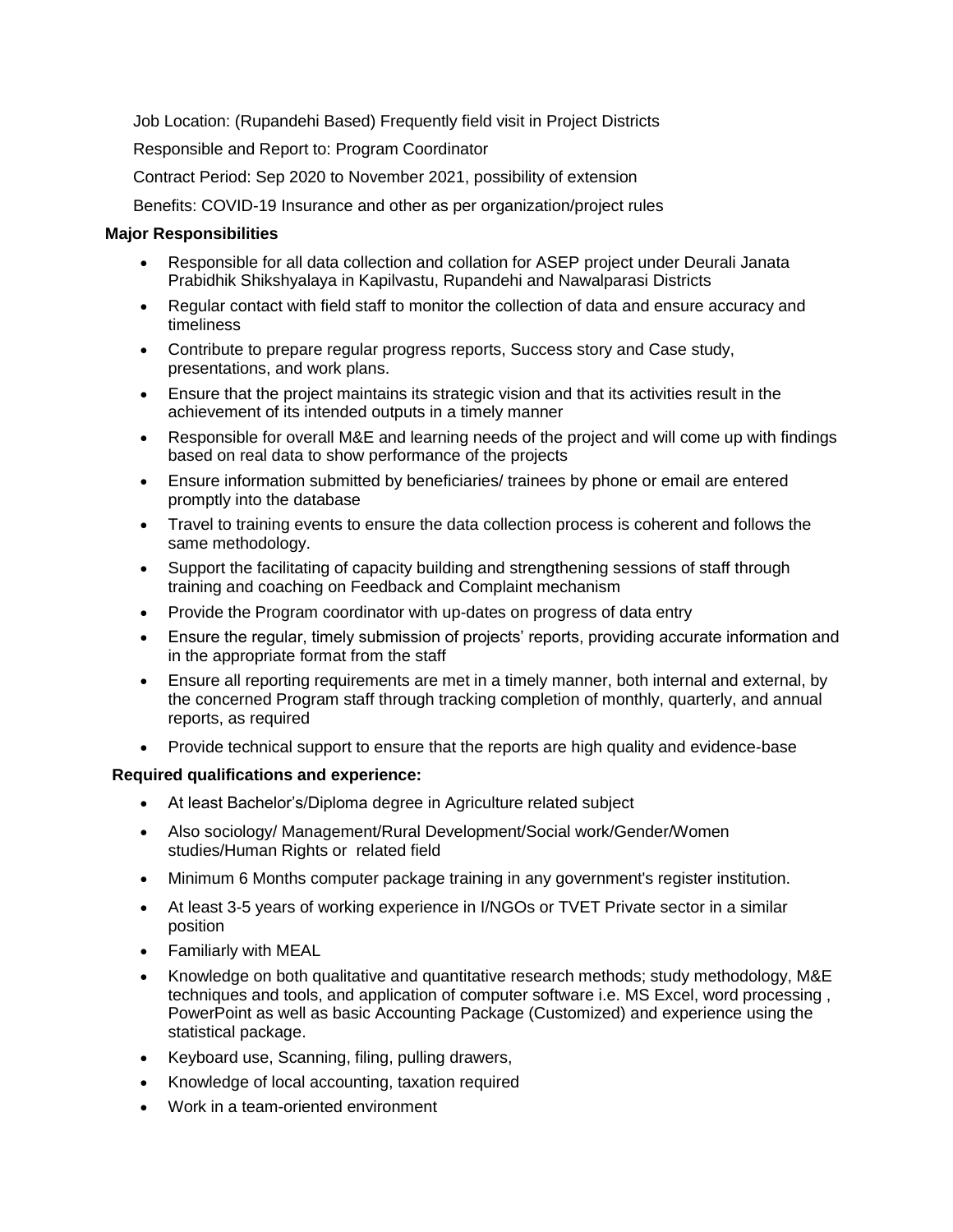- Demonstrated understanding of data protection and confidentiality as part of data collection and management practices, and ability to respect and maintain confidentiality.
- Fluency in written and spoken and English is essential
- Ability to work in a systematic and organized manner
- Knowledge of vocational education skill base training/ forms and format.

#### **4. Field Mobilizers — ASEP Project: 2 Position**

Job Location: (Rupandehi & Nawalparasi Field Based)

Responsible and Report to: Program Coordinator

Contract Period: Sep 2020 to November 2021, possibility of extension

Benefits: COVID-19 Insurance and other as per organization/project rules

#### **Major Responsibilities**

- Good field level planning and coordination skills to ensure a wide variety of activities, often with an urgent nature, to be carried out in an efficient and economic manner.
- To communicate, counseling, motivate and orient the people/ community about the objectives of project and organization.
- To work of field mobilization under the direct supervision of program coordinator.
- To manage the local level meeting, training venue arrangement, group discussion, and orientation for the activities as per the project objective in coordination with supervisor.
- To coordinate the local stakeholders such as ward char person and members, ward secretariat, cooperatives, agro farm owners/ employers agro farm related enterprise/ industries on the field.
- To collect and prepare the data as required for the project.
- To support to identify the appropriate training venue/ trainees for the conduct of trade wise training and assist to program coordinator to conduct them.
- To perform the work as per rules and regulations of organization and he/she has to in contact with organization at any time.

#### **Required qualifications and experience:**

- Bachelor/Diploma degree in relevant subject and good computer knowledge
- At least 3-5 years of working experience in I/NGOs or TVET Private sector in a similar position
- Candidates have knowledge of TVET sector will be given priority.
- Good communication skills both in local language and Nepali
- Ability and willingness to work in team and to work under pressure and in remote/difficult circumstances
- Knowledge of vocational education skill base training/ forms and format.
- Knowledge application of computer software i.e. MS Excel, word processing, PowerPoint as well as basic database (Customized) and experience using the statistical package.

#### **5. Main Trainers – ASEP Project : 14 Position**

Job Location: (Kapilvastu, Rupandehi & Nawalparasi Field Based)

Responsible and Report to: Program Coordinator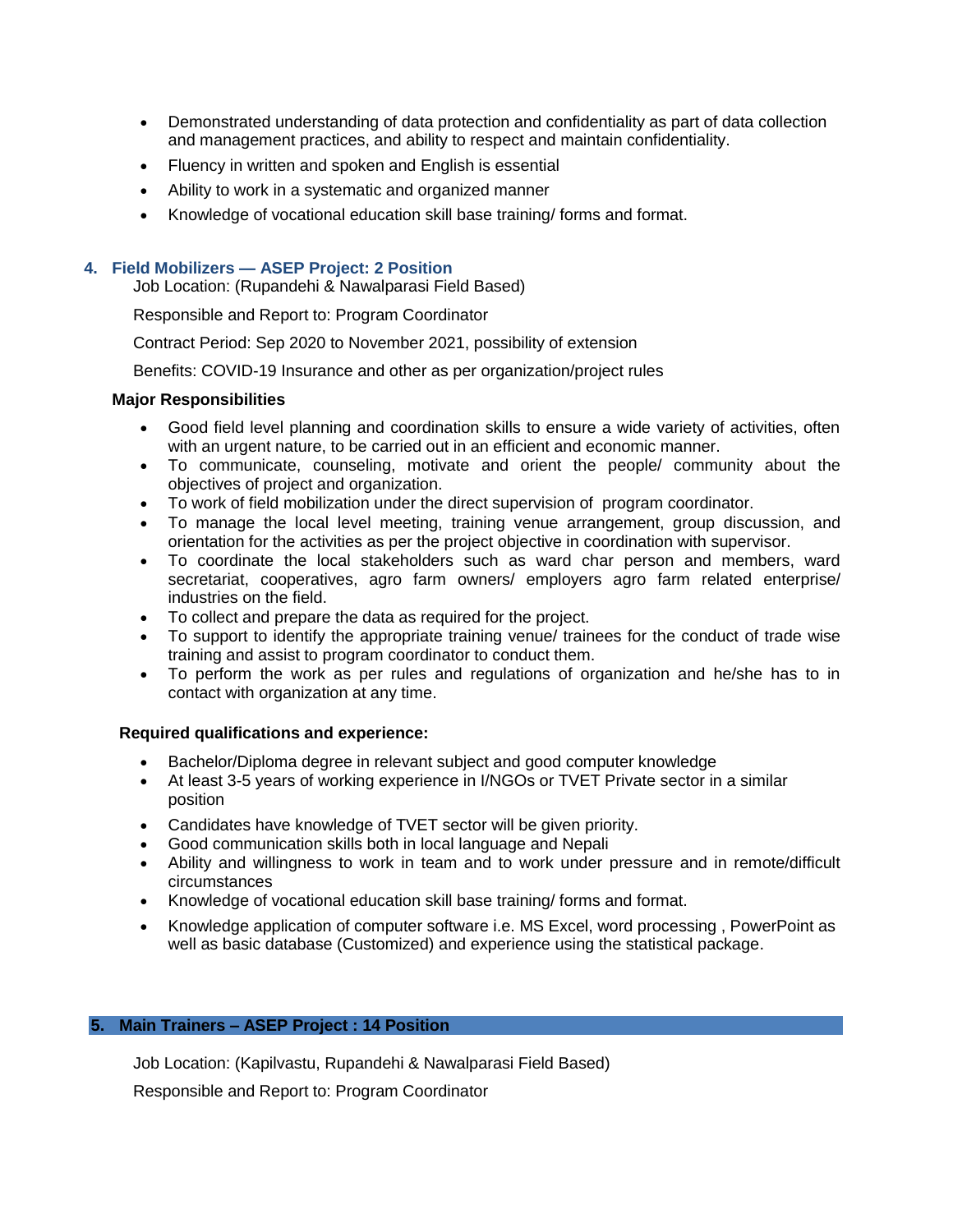## Contract Period: 6 Months

Benefits: COVID-19 Insurance and other as per organization/project rules

## **Major Responsibilities**

- Lead the whole training season and develop a schedule and lesson plan to assess training needs
- Consult with co-trainers, Program Coordinator, and Project team as per the need.
- Conceptualize training materials based on data and research
- Create training strategies, initiatives, and materials
- Coordination with the employers/ Private sector/ stakeholder/agriculture farm for the practical session and closely coaching and support to the trainees.
- Conduct internal test and review during the training and prepare them for final skill test.
- Conduct training through new methodologies and materials
- Keep record, logbook, timesheet, attendance, Coordinate and monitor enrolment, schedules, costs, and equipment

# **Required Qualifications and experience**

- I.SC. Ag/Diploma/ Level 3 or relevant studies for the level-2 training
- TSLC in VJTA or PJTA/ Related Occupation Level-2 certified by CTEVT/NSTB and 2 years experience of relevant.
- Preference will be given to the CTEVT/TITI ToT certified
- A clear understanding of vocational education particularly on TVET sector

# **6. Co-Trainers – ASEP Project: 14 Position**

Job Location: (Kapilvastu, Rupandehi & Nawalparasi Field Based)

Responsible and Report to: Program Coordinator

Contract Period: 6 Months

Benefits: COVID-19 Insurance and other as per organization/project rules

# **Major Responsibilities**

- Support to the main trainer for develop a schedule and lesson plan to assess training needs
- Consult with main-trainers, Program Coordinator, and Project team as per the need.
- Create training strategies, initiatives, and materials
- Coordination with the employers/ Private sector/ agriculture farm, for the practical session and closely coaching and support to the trainees.
- Conduct internal test and review during the training and prepare them for final skill test.
- Conduct training through new methodologies and materials
- Keep record, Coordinate and monitor enrolment, schedules, costs, and equipment

# **Required Qualifications and experience**

- TSLC in PJTA or VJTA or Intermediate (+2)/ Level 3 or relevant studies for the level-2 training
- TSLC/ VJTA/ PJTA/ Level-2 certified by NSTB and 1 years experience of relevant sector for the level-1 and 2 training
- Preference will be given to the CTEVT/TITI ToT certified
- A clear understanding of vocational education particularly on TVET sector